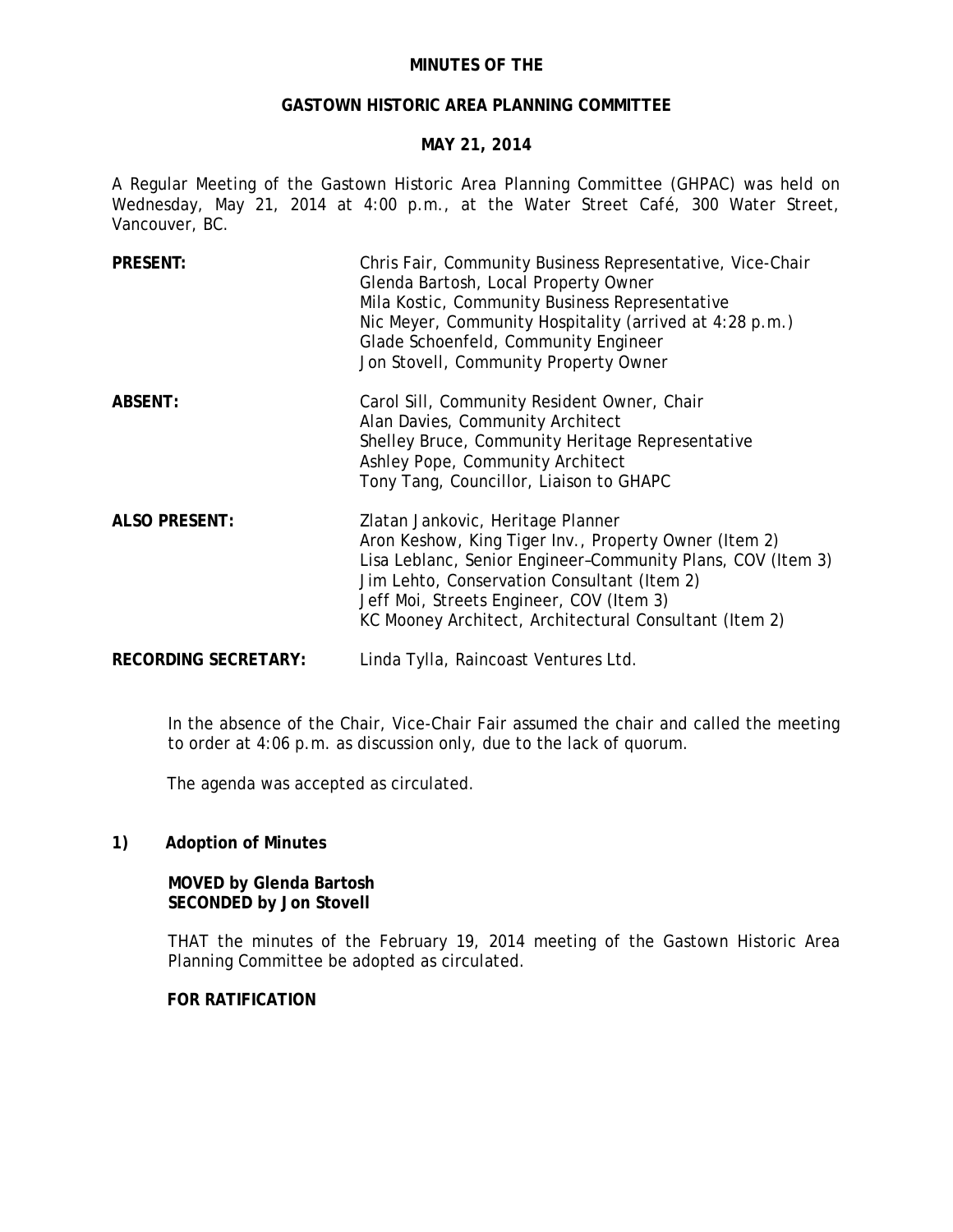## **2) 256 Carrall Street [9 West Cordova - Boulder Hotel] – DE 417522 B, (M)**

Zlatan Jankovic, Heritage Planner, highlighted that in 2007, Council approved an incentive package for the rehabilitation of the Boulder Hotel and construction of the new building on adjacent Pig & Whistle site, 15 West Cordova Street. The HRA was registered on title, but the SRA Conversion Permit expired and the development permit (DE) application expired due to a lack of action by previous owners of the site. The current owner has made a new DE application to rehabilitate the Boulder Hotel in exchange for already approved incentives (existing HRA), and has requested that the property tax exemption be added to the previously approved incentive package. The new Housing Agreement has been recently negotiated and agreed upon, in principle.

The proposed conservation plan for the Boulder Hotel plan is similar to what was originally offered, but provides for a higher level of structural retention, no rooftop addition and no underground parking. The scope of work does not include the adjacent Pig & Whistle site. He also provided details regarding the current proposal's incentive package and the housing agreement that would see 22 designated rooms removed from the SRA inventory and converted to eight one-bedroom suites that would be secured as rental units for the life of the building.

KC Mooney, Architect, provided details regarding the redevelopment and heritage rehabilitation plan for the building, including the building façade, cornices, windows, emergency exits, seismic upgrading, and the reintroduction of the old door on the lower corner of the building.

The applicants and staff responded to questions related to seismic upgrading methods and the replacement and revitalization options for the windows.

Nic Meyer arrived and meeting proceeded with quorum at 4:28 p.m.

The applicants and staff responded to questions regarding the history and ownership of the site and provided details related to the various applications. It was clarified that the adjacent Pig & Whistle site had been removed from the application and that the HRA would need to be revised.

# **MOVED by Jon Stovell SECONDED by Glenda Bartosh**

That the Gastown Historic Area Planning Committee supports the project at 256 Carrall Street [9 West Cordova] - Boulder Hotel – DE 417522, and:

- 1) Generally considers that the direction and intent of the proposed conservation plan is compatible with the Standards and Guidelines for the Conservation of Historic Places in Canada, HA-2 Design Guidelines;
- 2) Supports the Property Tax Exemption incentive which is in addition to the heritage incentives indicated in the current HRA;
- 3) Supports any variation in area-compatible uses that enhances the viability of the project; and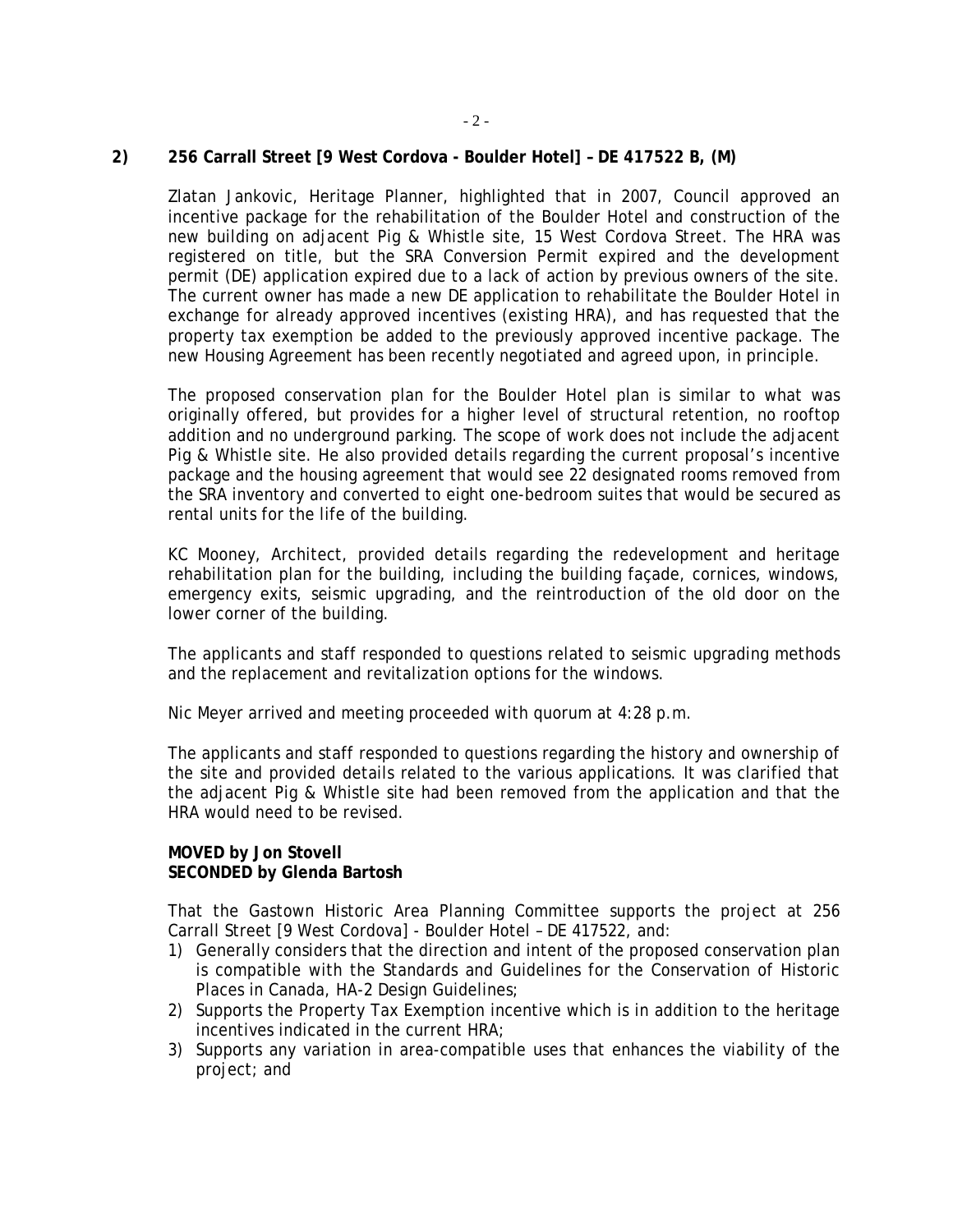That the Gastown Historic Area Planning Committee asks that the applicant work diligently with the City and the Conservation Consultant to undertake the best possible reproduction of the windows using traditional construction methods and materials.

#### **CARRIED UNANIMOUSLY**

#### **Agenda Varied**

The Agenda was varied to reconsider Item 1) at this point.

## **1) Adoption of Minutes Cont'd.**

# **MOVED by Glenda Bartosh SECONDED by Jon Stovell**

That the previously approved minutes of the February 19, 2014 meeting be ratified.

#### **CARRIED UNANIMOUSLY**

Quorum was lost with the departure of Mr. Stovell, and the meeting continued as discussion at 5:04 p.m.

#### **3) Water Street Road Works**

Zlatan Jankovic, Heritage Planner, informed that this topic is being presented at this early stage at the Committee's request in order to allow for continued input as the project proceeds.

Jeff Moi, Streets Engineer, circulated information regarding the Water Street Geotechnical Restoration and Life Cycle Analysis, recently completed by consultant, which undertook a geotechnical and cost benefit analysis of the pavement structure options for Water Street. He reviewed various findings of the study, and commented on how the geotechnical study fits into the overall planning context of the area.

Lisa Leblanc, Senior Engineer–Community Plans, advised how the resurfacing of Water Street could be considered under the broader context of the area, and in relation to Heritage and Public Space values. Staff is currently undertaking to establish a process to go forward with that larger planning exercise.

Staff responded to various questions related to surface options and costs, the possible components of the larger planning process, and the near-term plans to remediate the street.

Discussion ensued on the importance of evaluating the heritage character-defining elements and values of Gastown, considering urban design, transportation and circulation in the wider area, and maintaining the historic character of Gastown.